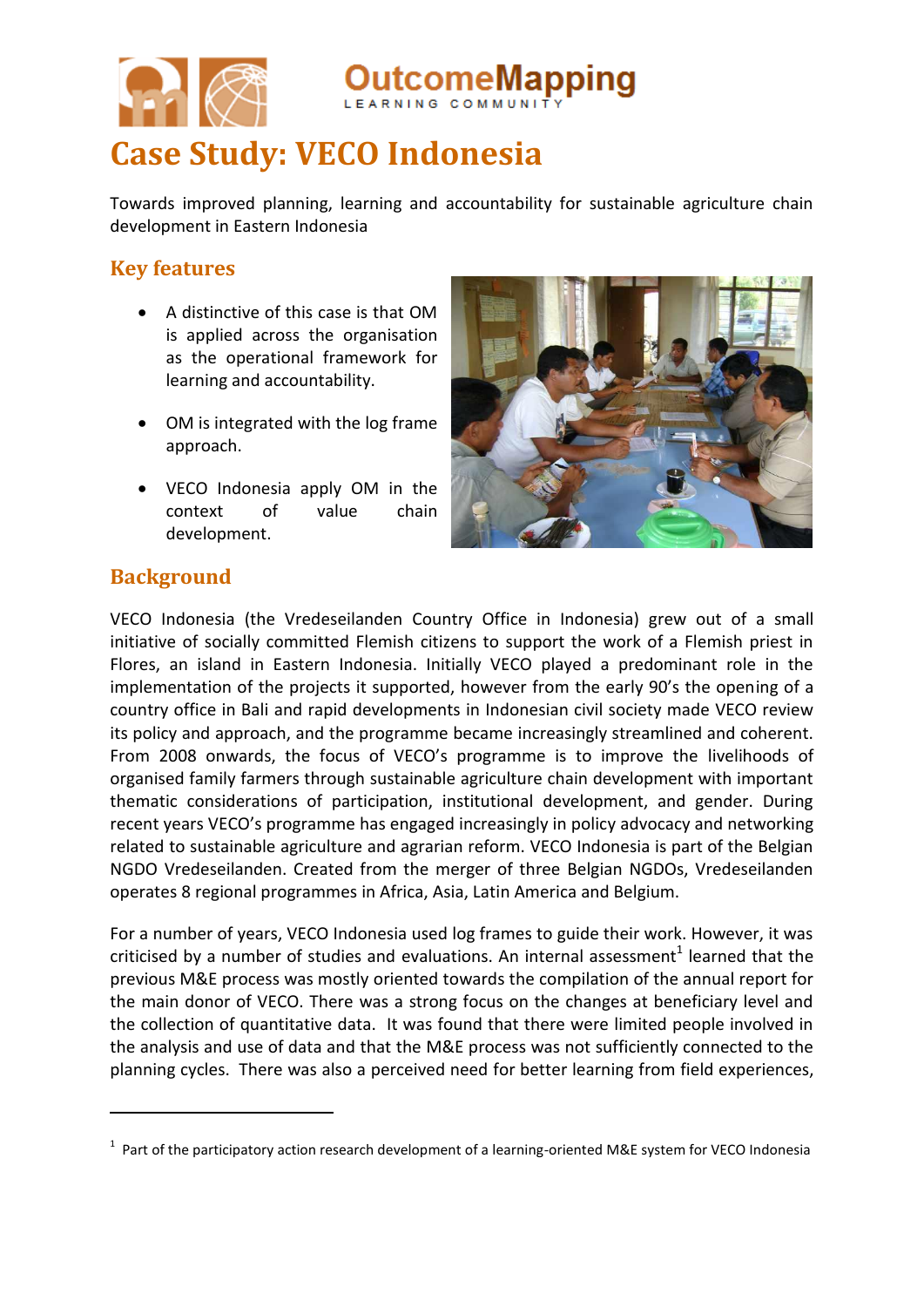

tcomeMapping

and so, facilitated by the expertise of the former country representative, a number of tools and frameworks for learning were experimented with. From the middle of 2006 staff began to develop the next phase of the country programme 2008-2013. This offered a window of opportunity, which they were able to capitalise on with the arrival of a new programme advisor, Steff Deprez, who had previous experience of OM.

## **Introducing and Applying Outcome Mapping**

OM was introduced gradually to VECO and required key staff to understand and approve the methodology before wider roll out. The first step in this process was a short introductory session with three head office staff members to familiarise them with the approach. This was followed by a training workshop held at the Vredeseilanden head office for programme and management staff in which a set of guidelines for developing new country programmes was developed. Once these guidelines had been agreed, the country programmes began to implement the intentional design stages.

VECO Indonesia embarked on a strategic planning process in 2006 and was concluded with a final strategic planning workshop which kick-started the intentional design. This turned out to be very useful as it set the necessary strategic boundaries within which the OM programmatic framework could be developed. In some VECO offices, the intentional design stage was initiated without sufficient strategic planning and people were sometimes trapped in basic strategic questions.

With the necessary questions answered and clarified, the OM process could commence. This included a series of activities, involving different actors, such as OM training, two OM workshops for programme & management staff, a donor meeting, an OM workshop with partner organisations, management team meetings and coordination from the programme management unit at head office. The result was a programme proposal document, based on OM, for the VECO Indonesia programme 2008-2013 (August 2007).



At the time of publishing, the OM programme has been operational for 18 months and during its implementation, some changes have occurred in the Intentional Design:

- Parts of the outcome challenge and some progress markers have been adjusted in the course of the monitoring process
- After the first year, the respective set of strategy maps have been replaced by one master-set of 13 strategy maps which is used for the support of all the BP's for all the objectives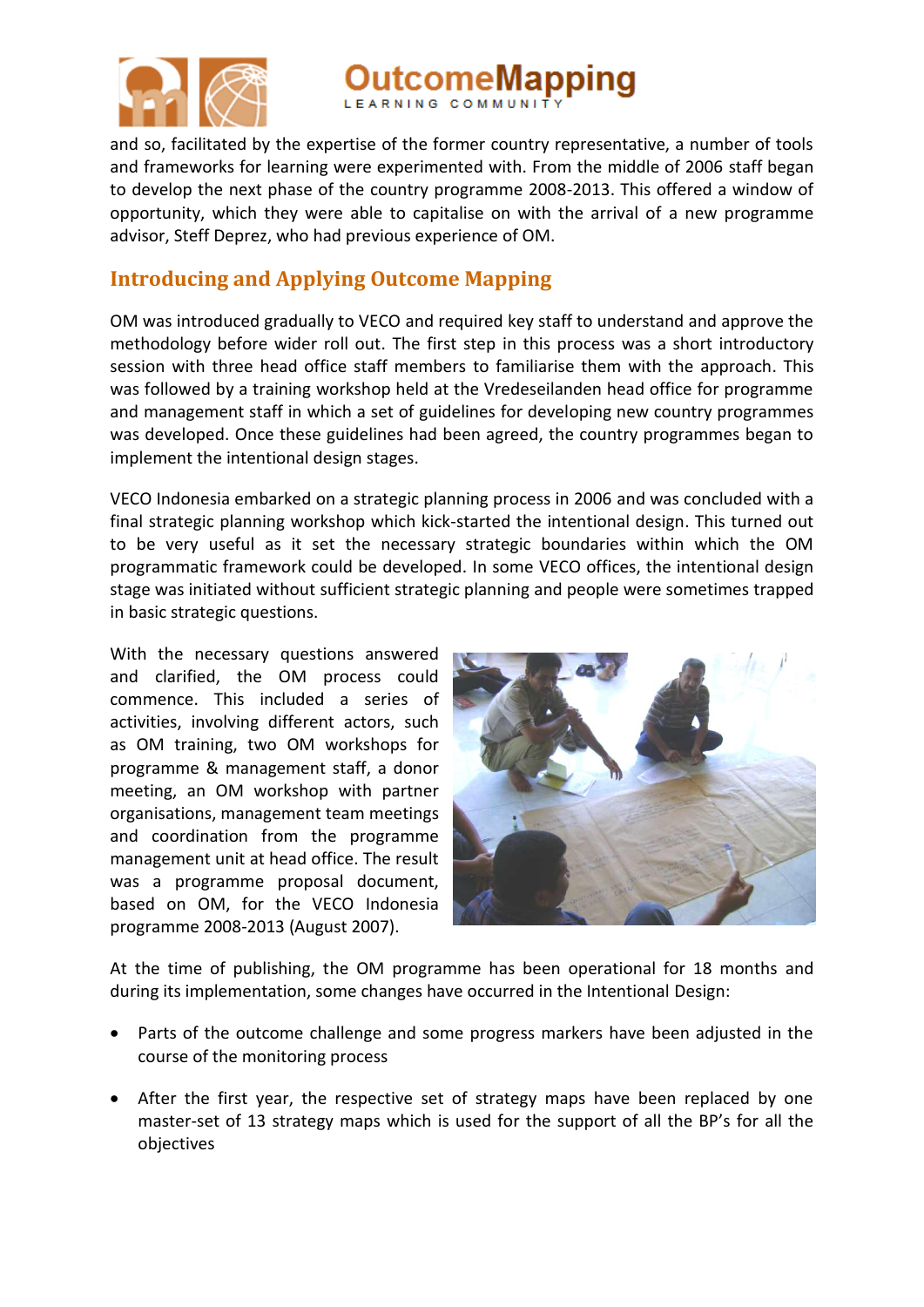

ıtcomeMapping

However, the main focus of the implementation went to the development of a new M&E system based on the principles of OM and a learning-oriented M&E practice. A one-year participatory action research process together with programme & management staff and partners representatives guided the development of a *Planning, Learning and Accountability system* (PLAs).

*'The PLAs aims to establish a learning-oriented and utilisation-focused monitoring & evaluation system and provide a framework for systematic data collection, sense making and documentation which supports VECO 's planning & management process, facilitates organisational & institutional learning and fulfils VECO's accountability requirements'* (PLA Framework VECO, 2008).

As part of this PLAs, VECO Indonesia designed the key organisational spaces within monitoring and learning process (e.g. home weeks, partner meetings, mid-year reflection, knowledge cafe's...), developed the appropriate reporting systems (e.g. field office reports, outcome journals,...) and initiated the establishment of useful information and knowledge management systems (e.g. database, 'living document' for value chain progress monitoring, ... ). Ongoing efforts are made to improve the sense-making process (including progress review) during the mid & final-year multi-actor meetings.

This process generated a number of important lessons about introducing and applying Outcome Mapping:

- Beginning to use OM presented a steep learning for staff, many of whom had over a decade of experience with using log frames. Shifting the mindset of these staff members and ingraining the concepts and language involved institutionalising the approach and changing their planning, monitoring and evaluation activities.
- OM training resources in Indonesian local language would have facilitated this process much more effectively.
- Institutionalising OM takes time. The decision to use OM was taken quite late in the process and there was time pressure to submit the programme proposal for the donor's deadline. This meant that only a small group of staff could participate in the initial stages of implementing the framework, and not all of the programme staff were fully aware of the consequences of using an OM-based programme approach On reflection, VECO staff felt that ideally one would introduce concepts earlier to allow OM to grow more organically over time.
- The experience of VECO Indonesia highlights the importance of being clear about what aspects of strategy and planning OM can provide, and ensuring adequate reflection and buy-in to buttress the implementation of OM. OM required considered reflection on the theory of change and strategic directions of the programme, and was therefore more 'involved' than other planning tools staff were used to. It is therefore important to reflect on your programme and its context before the OM workshop.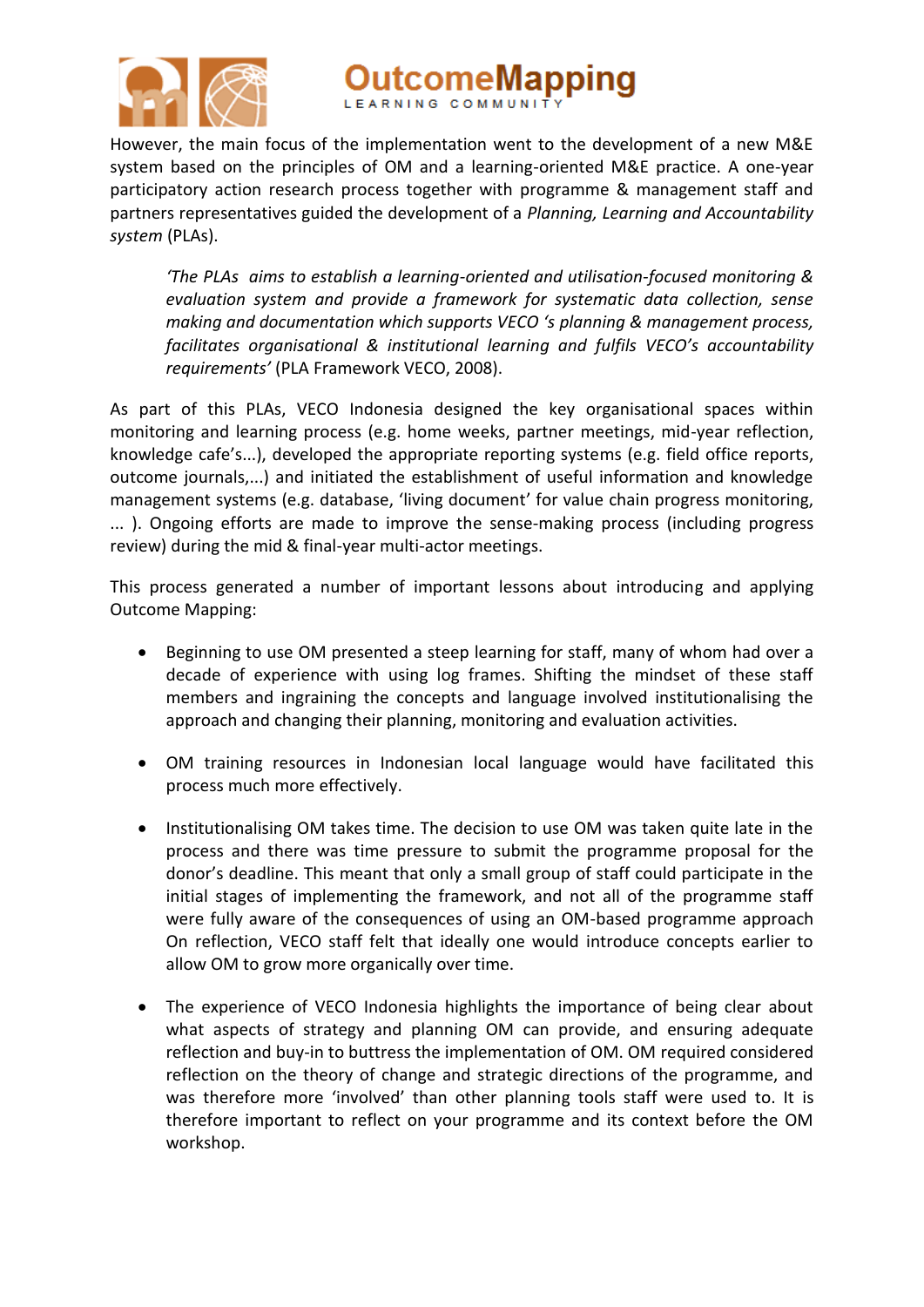

utcomeMapping

- Additional roles and strategies require additional competencies and organisational conditions (staff, organisational structure, procedures, infrastructure…). OM was very instrumental in bringing up and making VECO aware of the necessary challenges as well as in providing input in the organisational change process.
- OM was not just a 'panel beating' job but more of an 'engine overhaul' which requires not only a mind-shift of the people involved but also induces changes at organisational and operational level such as the programme management approach, the M&E process, operational planning and even programme structures & procedures. Therefore, it became clear in VECO Indonesia and Vredeseilanden that it is crucial to install OM champions in the organisation, provide specialist support, create space to continuously communicate and internally promote the OM logic and move step by step into the integration process.

### **Developing the integrated framework**

The development of the programme framework involved customising the methodology to fit the specific context and to comply with internal and external requirements. In the case of VECO Indonesia, the most important factor was the donor requirement to use a logframebased format for the programme proposal and reporting. However, as Vredeseilanden made the strategic choice to develop a more learning-oriented programme management approach, it was decided to continue developing an OM-based programme framework. This required a complicated process of 'bricolage' to integrate the LFA with OM so satisfy both of these needs. A number of tensions between the two approaches made this a particularly difficult task, for example, the underlying paradigms and programme logic between the two models are very different, the language used is different with hardly any resonance in the meaning of the terms used, the LFA focuses on changes at beneficiaries level whereas OM is interested in changes at the level of boundary partners and LFA focuses on specific objectives & intermediate results whereas OM focuses on actors and respective behavioural changes.

But nevertheless, through persistence, VECO managed to develop a very innovative model on which to build its programme that served both of these purposes (figure 1). In line with the vision and mission, VECO organised its programme around three specific objectives which indicate the desired ultimate changes within the scope of the programme. The first focuses on sustainable agricultural chain development (SACD), the second on lobbying and negotiation for SACD and the third focuses on consumer awareness of sustainable agriculture products. A set of indicators for each objective were developed to monitor the progress and results made for each of the respective objectives.

Each of the specific objectives has its own set of boundary partners, for example, related to the first specific objective, VECO Indonesia identified its boundary partners as local farmer organisation, local NGO's and private chain actors. For each of the boundary partners a respective set of outcome challenges, progress markers and strategy maps were developed to guide the programme. Where a specific boundary partner featured for more than one objective then multiple outcome challenges were drawn up for that boundary partner linked to the each of the objectives.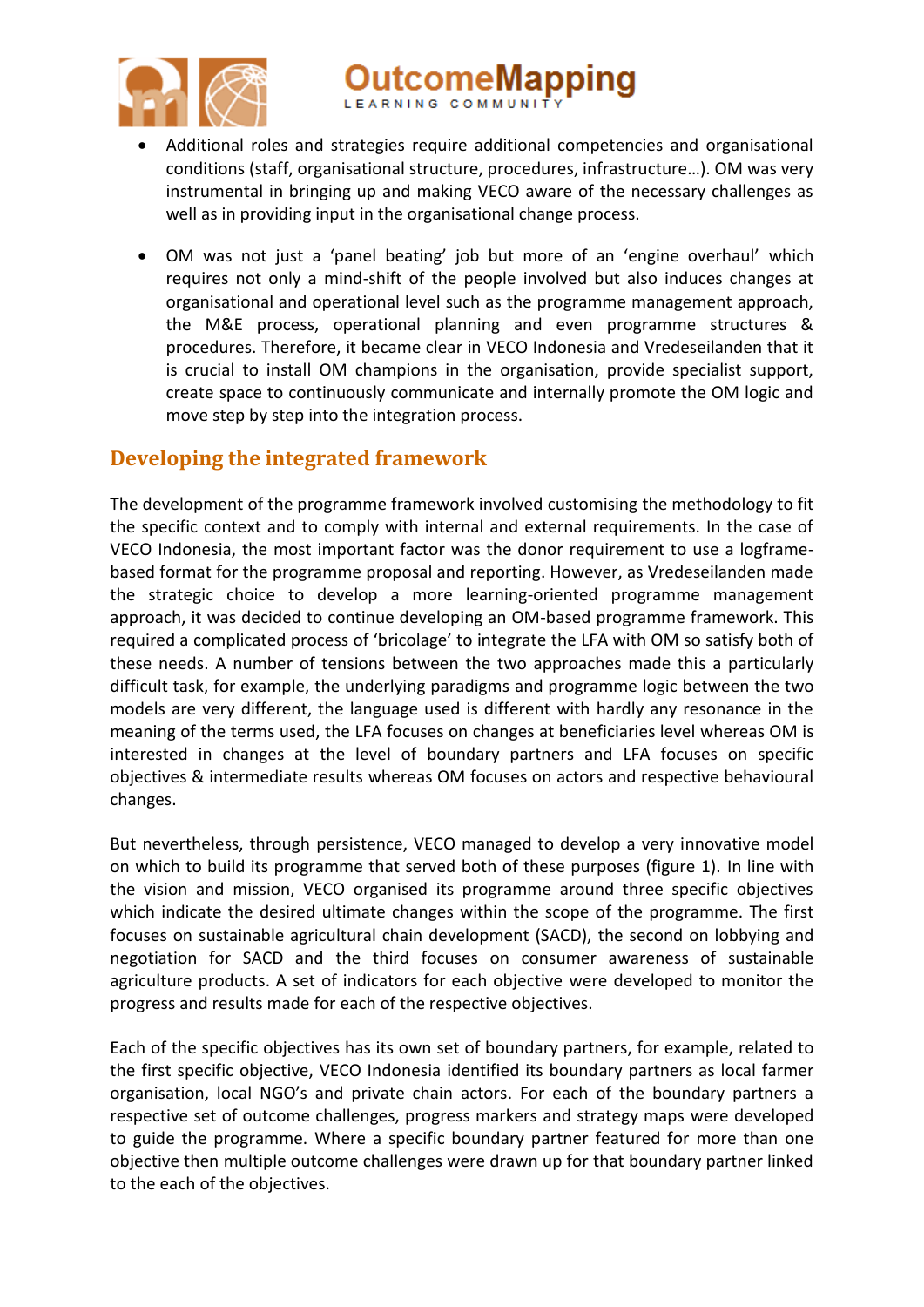

# omeMapping LEARNING COMMUNIT



**Figure 1: The OM/LFA integrated model**

One aspect of OM that VECO decided to tweak was the organisational practices step. This refers to the activities and habits that an organisation adopts in order to foster creativity & innovation, to seek the best ways to assist its partners and to maintain its niche. (Earl et al., 2001: 69). Rather than going through the step as described in the OM manual to develop organisation practices, VECO decided to create a fourth specific objective on organisational learning. It is a unique objective in the sense that it describes a change at the level of VECO Indonesia and therefore, it has no boundary partners, although in one sense VECO is its own BP. Therefore, an outcome challenge and a respective set of progress markers was developed for VECO Indonesia which reflects the developmental process of VECO Indonesia and its partners towards becoming a learning organisation.

A number of lessons emerged about adapting OM to the context:

 Customising the methodology to fit the specific context and complying with internal and external requirements has been crucial for VECO.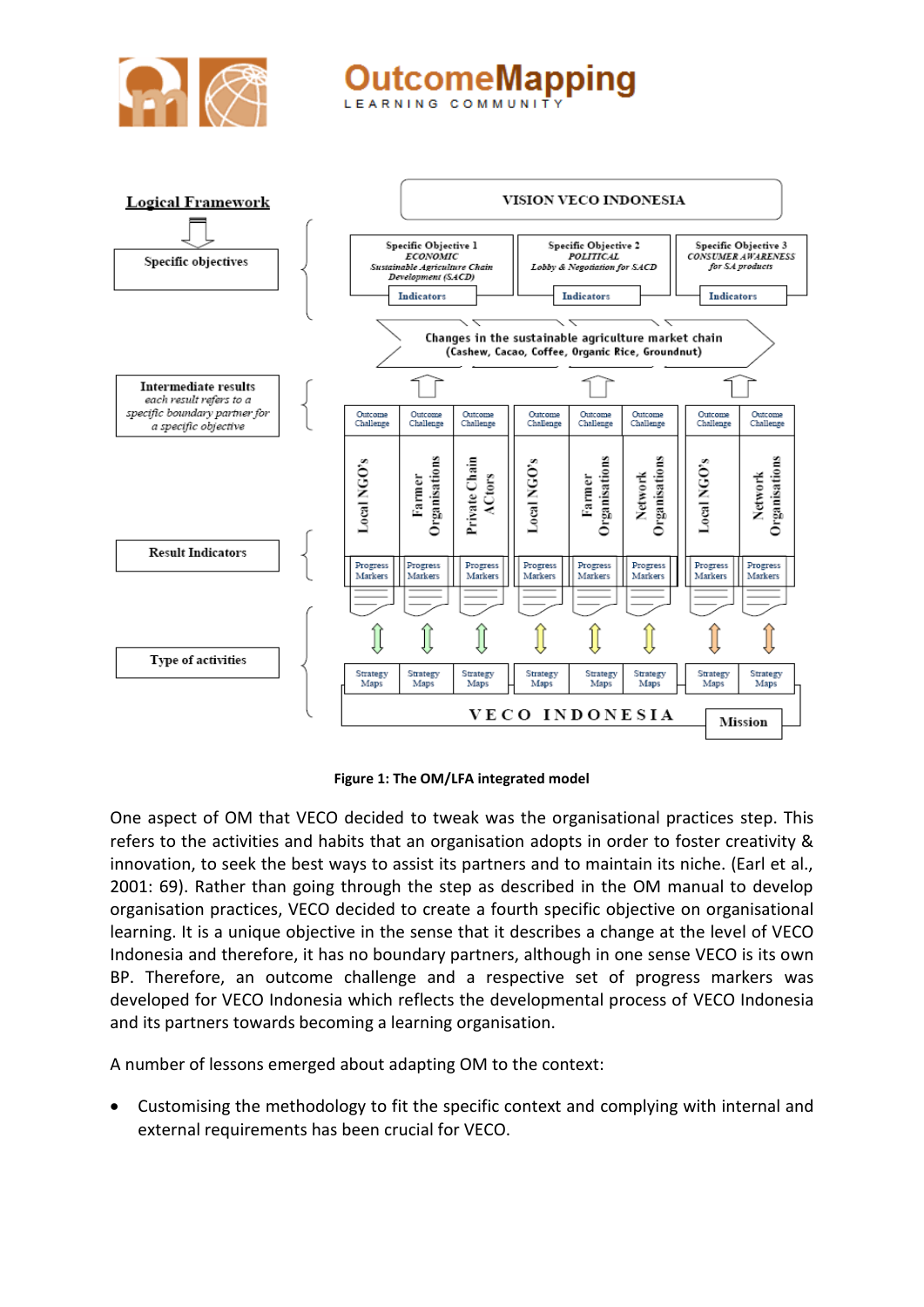

- VECO developed their own way of fitting OM in alongside a log-frame to satisfy the need to report to donors and the desire to build learning into their programmes. This shows that while there are some inherent tensions (e.g. around keeping in the 'impact' level) these tools can be used in conjunction with each other to a certain extent<sup>2</sup>.
- The 'logic' of OM fitted very well with the VECO Indonesia country programme 2003-2007, which had been gradually reshaped around 3 levels over the last years – the programme itself, its partners, and the ultimate beneficiaries (farmer households).
- Supporting the local intermediary actors had become an important focus of the programme, and OM helped orient the learning process towards VECO's interactions with them instead of towards measuring impact on the end beneficiaries.
- OM's focus on actors allowed them to be more strategic about crucial areas. It was hugely important to decide who it is important to influence in order to achieve change, who to work with as strategic partners and how to involve them. OM helped the team prioritise between actors, and by working to define roles and responsibilities added further clarity to their work.
- VECO staff felt that looking at behaviour change gave them a better chance of understanding their direct influence, as the interactions between you and your boundary partners is something that you can really play a part in controlling. This helped them become more systematic about the task of capacity building, contributing towards a shift towards more qualitative approach, and a clearer specification of what is expected and what changes are aimed at.

## **Concluding remarks**

 $\overline{a}$ 

Over-all, OM was chosen as the guiding framework to design the new VECO Indonesia programme. However, because of its particular logic and set-up it initially facilitated critical self-reflection on the previous and existing programme objectives, approach, structure and assumptions on which the programme was based. This is itself was already a valuable process and clearly shows the potential of OM to be used as assessment tool in addition to programme design.

Programme members also found OM to be of great value in prompting debate. For example, OM fostered an interesting and necessary debate on the purpose and relevance of impact assessment and actually influenced the organisation to rethink its approach to M&E although impact measurement still remains an important aspect of the M&E system of VECO, it is less prominent in total M&E process and there is a more realistic viewpoint on how far impact can be measured.

 $2$  For more detail on VECO's integration of the 2 frameworks see (link), and other resources providing guidance for this task can be found (link).